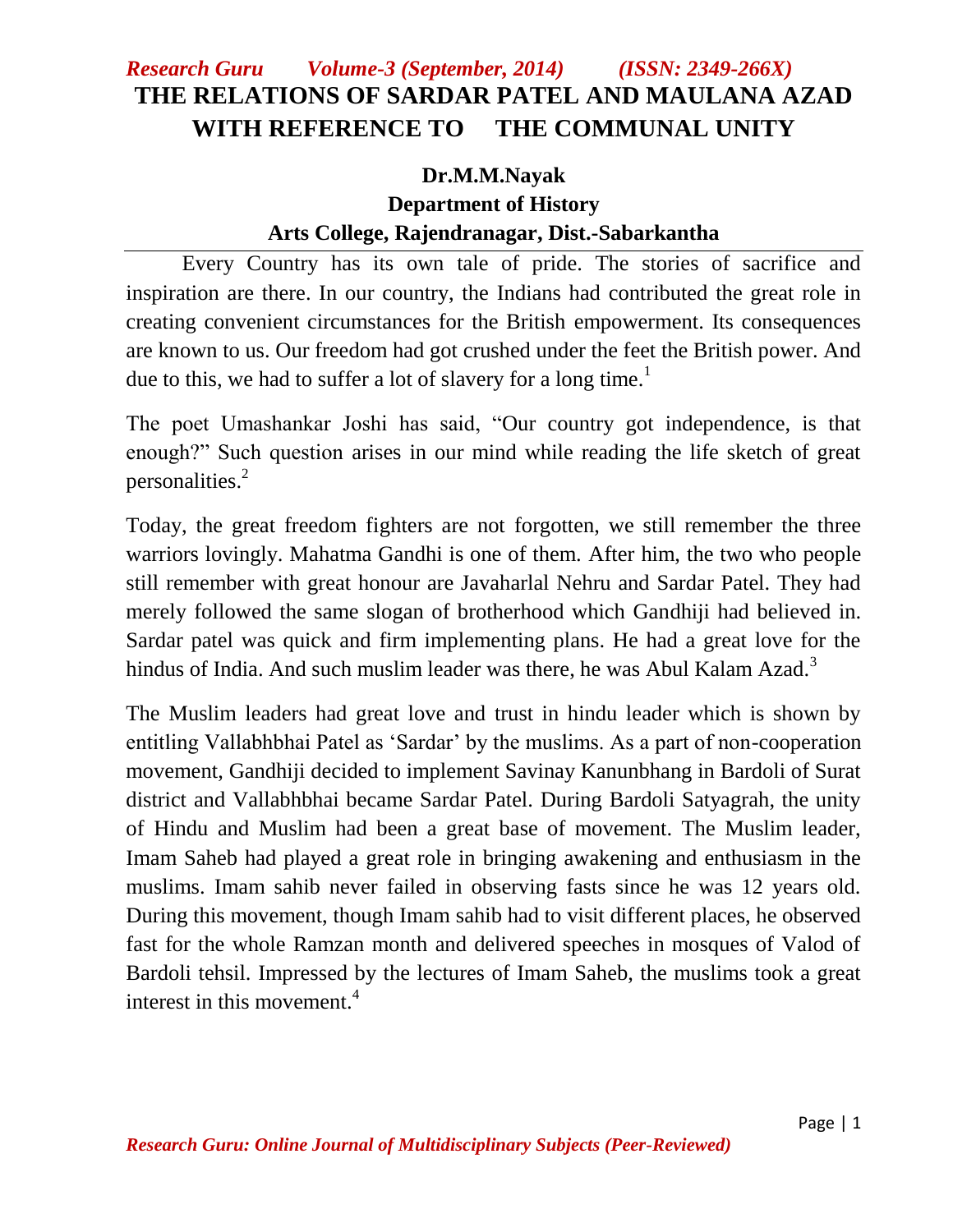*Research Guru Volume-3 (September, 2014) (ISSN: 2349-266X)* Sardar Patel"s entry in politics had been too late and at an old age as compared to Javaharlal Nehru and Maulan Azad. And after the Bardoli satyagrah, Sardar Patel stepped ahead at national lever.<sup>5</sup>

Sardar Patel had maintained the relational ship, faith and intimacy with the muslim people and leaders. In 1938, Subhashchandra Bose had declared himself to be a leader of the Congress Party upto the next year. Sardar Patel was pained at this decision of Subhashchandra Bose. There were many reasons of unhappiness. Gandhiji had been thinking to appoint Maulana Azad in place of Subhashchandra Bose and Sardar Patel had supported Gandhiji in this decision. Initially, Mauland Azad had been unwilling to be the president of Congress but in 1939, at Bardoli, he had affirmed after having discussion with Gandhiji.<sup>6</sup>

The election was to be held in 1939 and Maulana Azad must have been elected as president but returning to Mumbai after Bardoli meeting, Azad had changed his mind and informed Gandhiji about his opinion to cancel his appointment as president.<sup>7</sup>

After 1939, there was a question of presidentship of congress and Gandhiji still insisted Maulana Azasd to be the president which was accepted with honour by Sardar Patel. During this time, Muslims had remained away from the congress due to the propaganda of muslim league. On  $22<sup>nd</sup>$  and  $24<sup>th</sup>$  of March, 1940, the resolution of Pakistan had been passed in Lahor conference. Due to this resolution, the orthodox muslims were attracted to newly formed nation Pakistan. To avoid these circumstances, get the muslim leaders be with the congress it was essential to elect muslim leader as the president of congress. It was the wish of Mahadevbhai that Sardar Patel becomes the president of congress. But keeping in mind the prevailing situation in our country, it was in the country"s sake that Maulad Azad becomes the president of congress. To sustain Indian integrity, Sardar Patel himself appointed Maulana Azad as the president of Congress on19th March, 1940 and understanding the feelings of Sardar Patel, Maulana Azad spoke on stage that the muslims are inevitable part of Indian integrity.<sup>8</sup>

Gandhiji had established peace checking the riots occurred on  $17<sup>th</sup>$  January. Hence in Delhi and everywhere, people recited "Gandhiji, live long" there were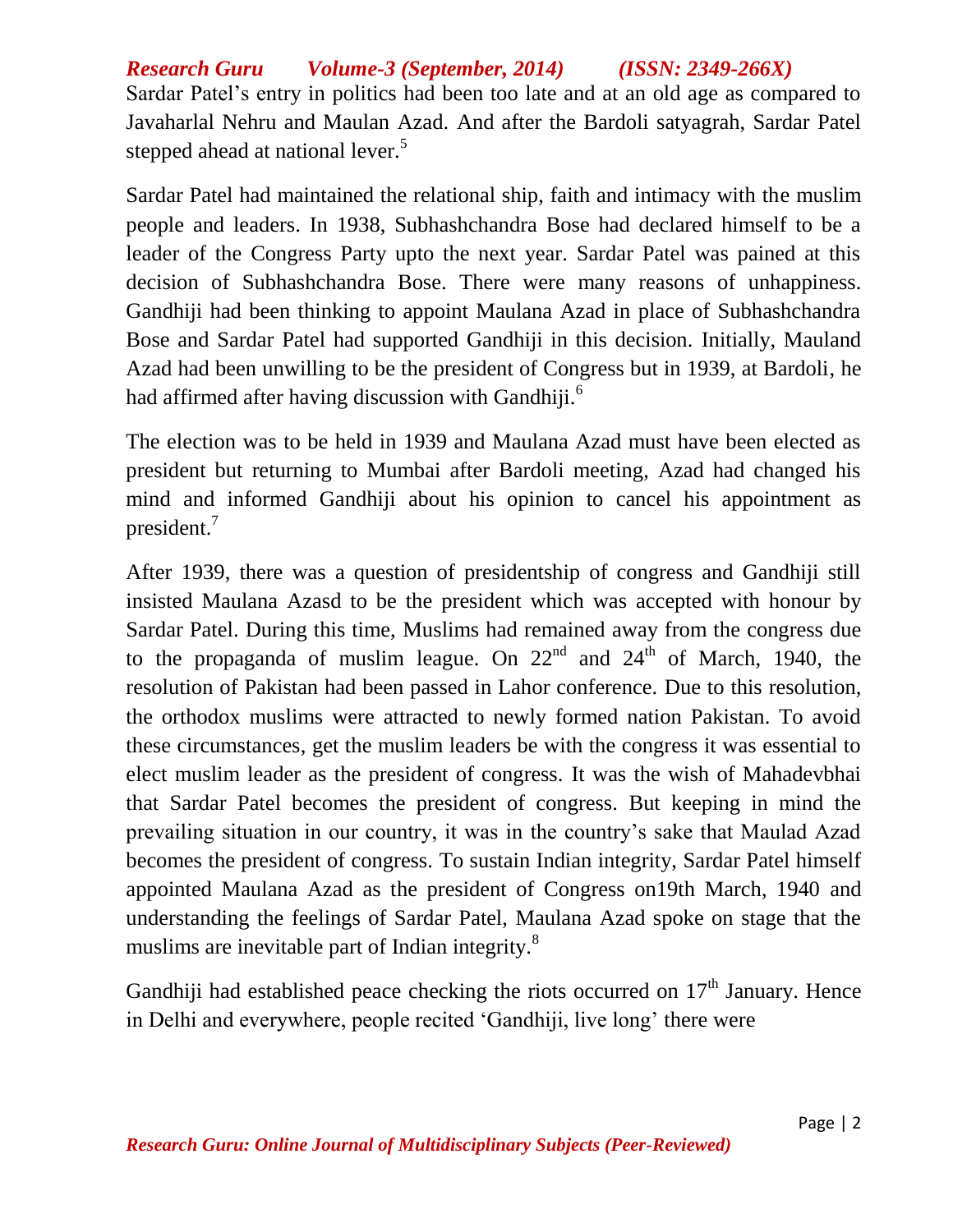*Research Guru Volume-3 (September, 2014) (ISSN: 2349-266X)* many processions demonstrating communal unity. Maulana put some conditions when Gandhiji released fasts and with the agreement, there held a meeting in the evening that day. Three representatives from different regions were present because of in this three regions, there had been many communal riots. These representatives signed with assurance that they might take every step not to occur such riots again. $9$ 

Nagindas Sanghavi has written "There are two known accuse on Sardar Patel which has been described by Maulana Azad. May it be true or false? To what extent? During the partition of the country, Sardar Patel was the home minister abd communal riots were occurred which could not be suppressed. Hence we can say he was communal. Secondly, at the time Gandhiji's killing, Nehru and sardar were occupying power. The questions arise whether they let the killing be? Due to such questions, Sardar could be said communal. In short, there were many questions point towards Sardar Patel being communal but they could not ever prove him to be so. 10

Sardar Patel's statement proved best when Khan Abdul Gafar Khan, as Frontier's Gandhi who was associated with an institution Khudai Khidmatdar and other Pathan brothers fought with the British violently. Sardar Patel had honoured Khan Abdul calling him on the stage publicly. In this meeting, the hall was echoed with the loud applaud of hindu and muslims. Their voice and applaud shows their love, integrity and feeling of unity. He proved to be soft and open minded.<sup>11</sup>

Sardar Patel always gave priority to the nation. He had never inferred in the matter of hindu or muslim, concerning only the nation. Mohmad Ali Jhina had created communal differences with the help of the Britishers which Sardar knew well. Hence whenever Sardar got a chance to speech to the public, he exposed the policies of the Britishers knowing that the Britishers wanted to rule over India dividing the hindus and the muslims. He was expert in spoiling the plan of Britishers. He never had bitterness or partiality with the muslims in his speech or behaviour. In Navsari at Dudhiya Pond, Sardar gave a lecture and said that all hindus, muslims, shikhs and Christians have all been united at Allahabad and decided not to have communal voters bank. To this reaction, the Britishers sent message to the muslims to provide them better share than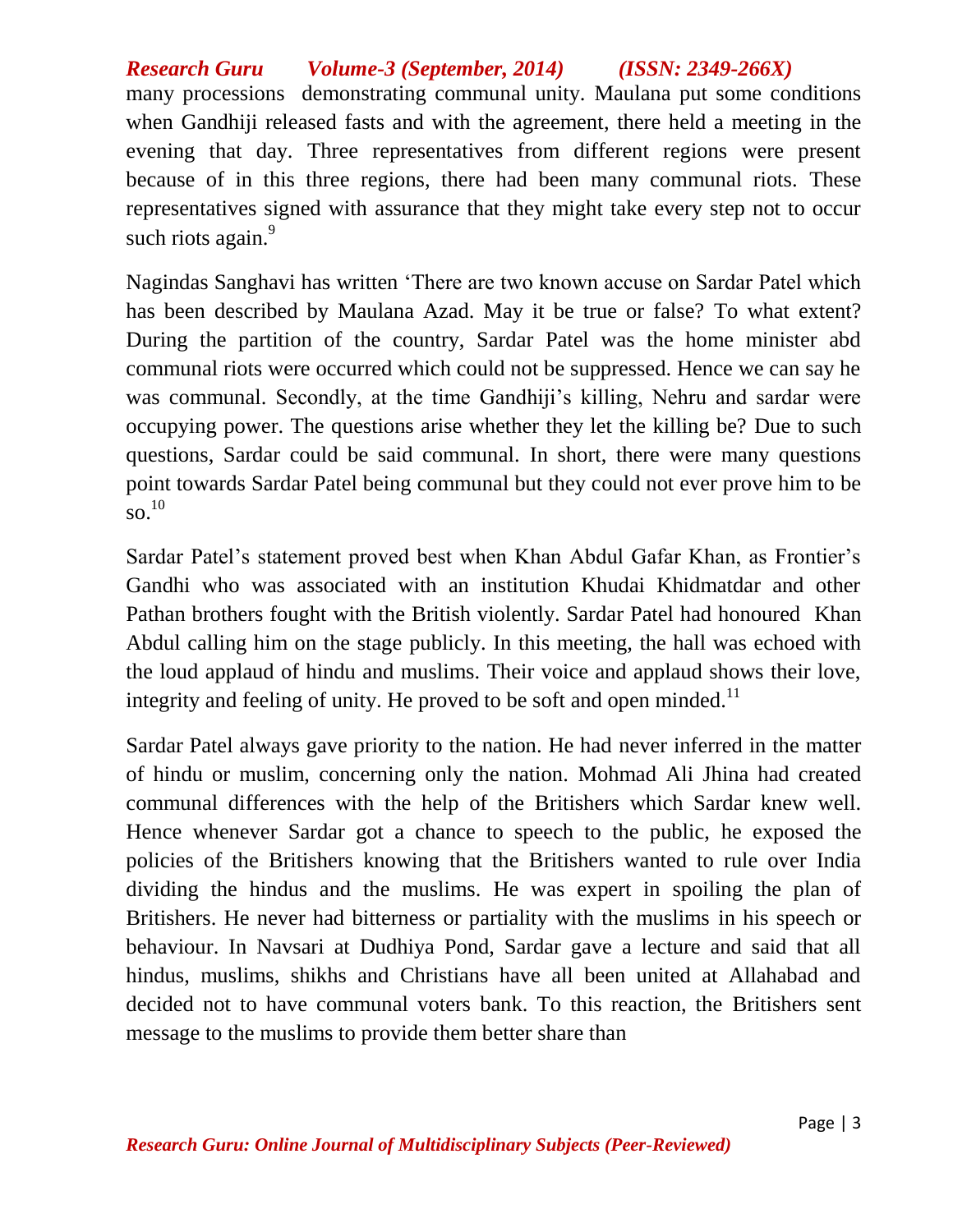*Research Guru Volume-3 (September, 2014) (ISSN: 2349-266X)* the hindus and urged the muslims not to heed to the hindus. In short, it has been shown that Sardar Patel worked for the unity of hindu and muslims.<sup>12</sup>

Maulana Azad has cleared many things to sardar Patel in his letter of resignation from Cabinet on 17<sup>th</sup> Junr,1950. Sardar Patel was one of the three closest friend of Maulana. In a period of 30 years, there were many differences in opinion but never in tussle. This letter was the proof of the relationship of both. This was Azad"s letter to Sardar asking for pardon which contained the feelings between the both.<sup>13</sup>

Raffiq Zakariya has written in his book that the non-cooperation movement has been stopped by Gandhiji because of the Chauri chaura incident. Here a mob had forcefully entered the police station and burnt alive the policemen. As a result, the movement was stopped. Simultaneously, the no tax movement of Bardoli was also left over. This struggle was revived under the leadership of Sardar patel. This was so successful fight that it became an important one in India"s freedom struggles. This brought hindus and muslims closer. Maulana Shaukat Ali and Maulavi Mohmad Baloch were impressed with environment of brotherhood and unity when they went to meet sardar Patel at Bardoli. Only due to being impartial, Sardar was favourite among the hindus and the muslims. Sardar has worked in one movement with the muslims and always took great care in maintaining the intimacy between the hindus and muslims. $^{14}$ 

Dr. Vishwambhar Nath Pandey says that there were national who accused Sardar Patel of creating communal riots. The rigid muslim leaders declared him to be communal and defiled him with the support of other such leaders. So whenever Vallabhbhai was highlighted as a great leader, he was also looked as communal.

The differences between Sardar Patel and Azad are known but they were never anti to each other. Mauland Azad has written in a letter that Sardar Patel is his one of the closest old friend and never willing to discontinue this relationship. These three people are Javaharlal Nehru, Sardar and Rajendra Prasad. <sup>15</sup>

In short we can say they were good friends though they had differences in their opinions. They were all close to one another in spite of internal differences. Though there were different in some matter, they were all national leaders and patriots.